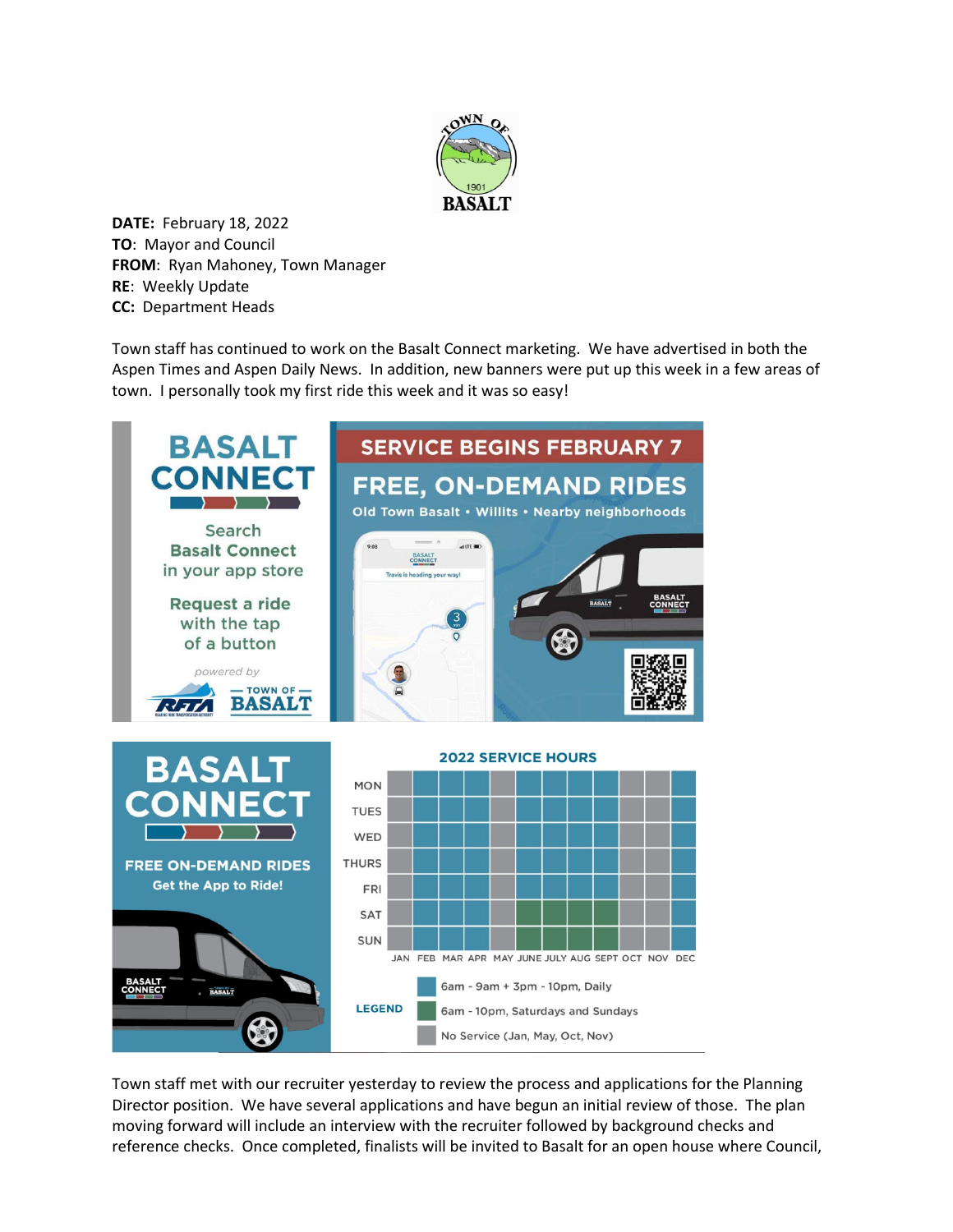Town committee members, Planning Commission and members of the public will be invited to get to know the candidates. This will be followed by interviews with Town staff and a community panel consisting of members from the Planning Commission, Town committees and possibly members of the development community. We expect that this will take place in late March.

## **Police**

Corporal Thomas Wright attended an informative training on domestic violence. The training covered ways to investigate past/present relationships, strangulation cases, and other informative topics. Corporal Wright will pass on this knowledge to other Officers.

A lock down drill was completed at the Middle School. There were no issues that came up and it went well.

Corporal Santiago and Officer Hegberg attended the Krav Maga Instructor Certification Course. This is a 5–7-day intensive course where they learned many different tactics to keep our officers safe. Not only will the training be helpful for our officers, but others who train with us through Roaring Fork Regional training group, consisting of Officers/Deputies from Aspen PD, Snowmass Village PD, and Pitkin County SO.

## **Public Works**

This past week the streets crew worked on removing ice dams and snow removal for the snow squall that was mainly concentrated towards the east end of town. It was an unusual snow event where the Elk Run neighborhood saw upwards of 3" or more that stuck to the pavement and other parts of town had very little accumulation. With the snow being so wet and the cold temperatures forecasted for that following evening we needed to clear travel lanes and pedestrian paths to keep that small amount of snow from packing down to the point where it can't be removed afterwards. Routine maintenance like chain link replacements on the sanders and new cutting edges were installed on the plows. Up at the cemetery we are removing snow and prepping a plot for a burial.

The water department had a backup alarm system installed for an added safety measure to ensure operators are receiving a notification call via cell phone 24/7 when an alarm setpoint is triggered. Matt and Robi prepared for a CoWarn exercise with a consulting firm for an exercise that will be taking place at the end of March. The all-day exercise will have us making phone calls and sending emails to our local Emergency Management resources and the State to request assistance with problems that will come up as we simulate a snowstorm event that causes the Town of Basalt to lose power to our water infrastructure.

Chris Beiser has signed up and is preparing for the Master Arborist exam. The Town applied for and was selected as one of the cities for the Select Tree Evaluation Program. It is a program that is trying to diversify different tree species throughout the State. Glenwood Springs was the other Western Slope applicant that was selected. We are working as a team with Glenwood on the project and have been putting a plan together this week. The tree that was selected for our area was the Manzano Maple tree and those will be provided to us by the program.

## **Planning**

**Basalt Center Circle Application –** The Applicant is working on the Final Plan application.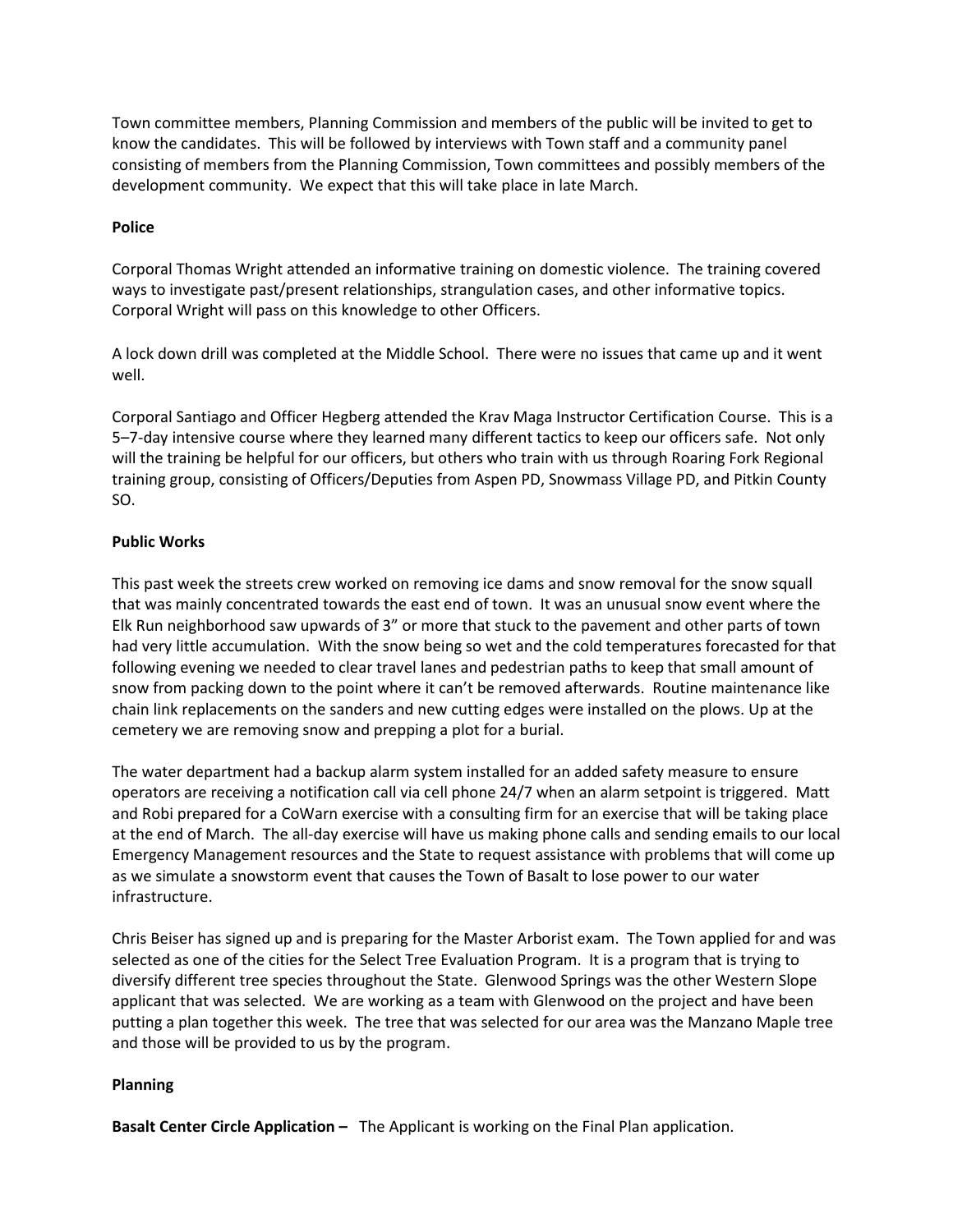**Lot J, Basalt Commercial Park –** The necessary LOMR-F was approved by FEMA. The Council approved the final plan approval ordinance. Staff has been working with the Applicants on their entitlement documents.

**Basalt River Park Improvements** – Walters Inc. has continued work on Phase I of Basalt River Park. They have completed final grading, constructed the wall elements, and finalized the winterization of the site. The Town will be finalizing a contract with the selected plant supplier soon. Additionally, the POST Committee conducted a meeting on Wednesday to discuss some of the details on the Phase II improvements. There was also a kick-off meeting held with Connect One Design, architects for the bandshell and misting features, and Staff on Friday to discuss logistics for designing the band shell and misting features.

**Midland Avenue Streetscape Project** – Two RFPs, one for design and one for CM/GC services, were advertised in late January. Pre-proposal meetings were held for both RFPs this week, and questions from proposers were due this week. The Town will issue responses to all received questions on Tuesday next week. Proposals on the CM/GC RFP are due on Thursday next week, and proposals design RFP are due on Friday next week.

**Town of Basalt Photovoltaic and Energy Storage Project** – The Resolution approving the contract with McKinstry was approved by the Council. A project kick-off meeting between the McKinstry team and Town Staff was held on Tuesday. McKinstry will be conducting site visits of the potential sites in mid-March. Staff will continue to work with Holy Cross Energy, the school district, CORE and members of the Green Team.

**Other Basalt Forward 2030 Support** – Town Planning Staff also provided support to the Manager for the Basalt Forward 2030 projects. The Team has had several meetings since the last Manager's report to further the implementation of affordable housing.

**Mid-Valley Center Lot 4** – Phase 1A of the Project has been completed except for the landscaping. Resolution approving the contract with Gould Construction was approved by Council. Town Staff and Gould are moving forward with final design of the foundation and building.

**Basalt River Park Development LLC** – A full building permit was issued on the Gallery Building which includes commercial, apartments, and the affordable housing units.

**Development Review/Applications** – Staff also spent time on responding to administrative reviews, complaints and working on land use applications and building permits.

**BACH** – BACH reviewed and discussed a Letter of Intent for the Greater Roaring Fork Valley Housing Coalition (the coalition that created the 2019 regional housing study) and voted to recommend approval of the document to Council.

**Basalt Early Childhood Coalition –** The Coalition congratulated Michelle Oger and Blue Lake Preschool for being approved as the Provider for the future facility at Parcel 2E. Michelle will be meeting with Staff and the design team today to kick off the project and create a timeline. The Coalition also met virtually with the developer of Stott's Mill to discuss the core and shell of the childcare center and how they may support the project.